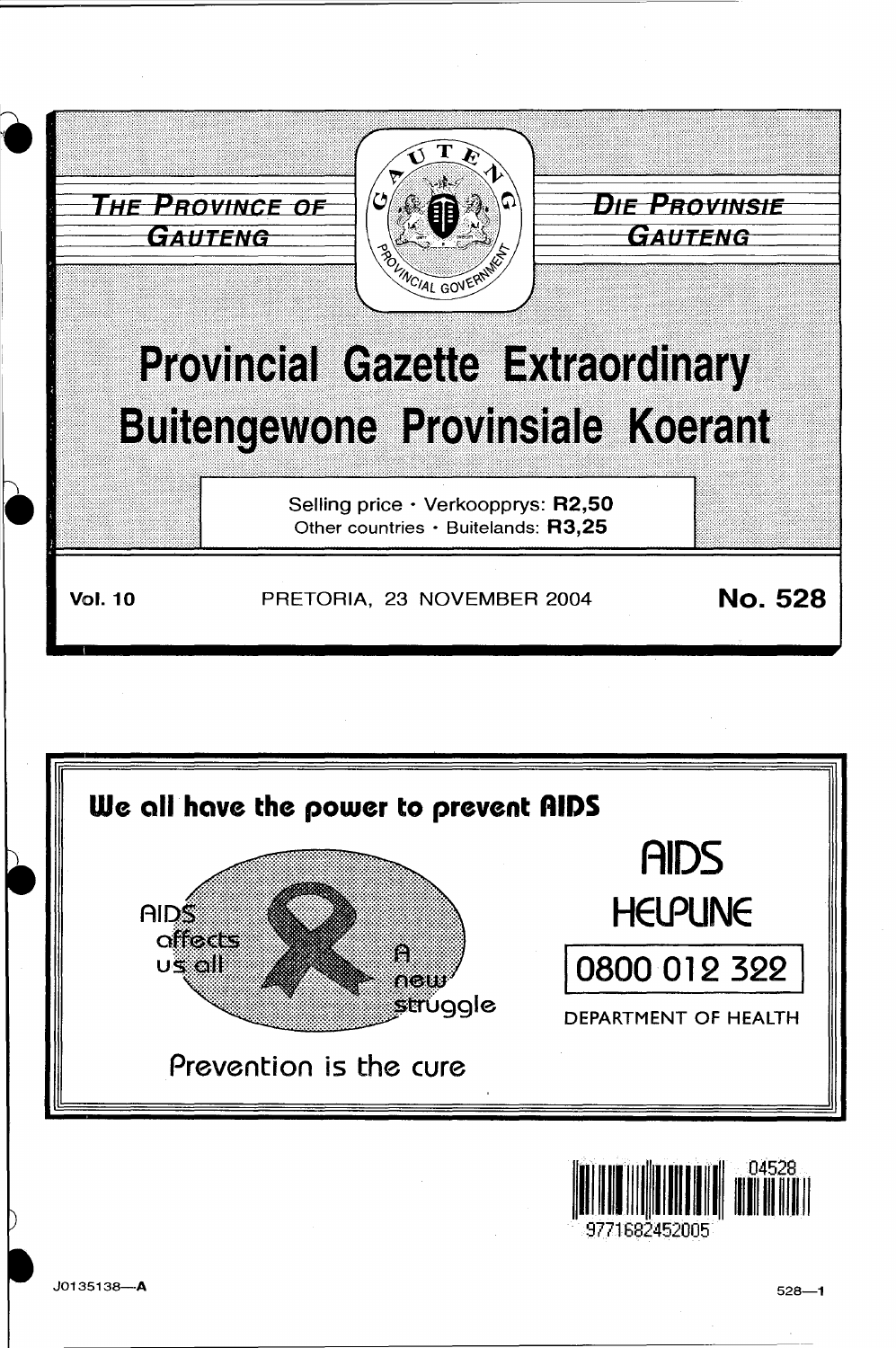$\sim$ 

 $\bar{\beta}$ 

 $\label{eq:2.1} \begin{split} \mathcal{L}_{\text{max}}(\mathbf{r}) = \mathcal{L}_{\text{max}}(\mathbf{r}) \mathcal{L}_{\text{max}}(\mathbf{r}) \mathcal{L}_{\text{max}}(\mathbf{r}) \mathcal{L}_{\text{max}}(\mathbf{r}) \mathcal{L}_{\text{max}}(\mathbf{r}) \mathcal{L}_{\text{max}}(\mathbf{r}) \mathcal{L}_{\text{max}}(\mathbf{r}) \mathcal{L}_{\text{max}}(\mathbf{r}) \mathcal{L}_{\text{max}}(\mathbf{r}) \mathcal{L}_{\text{max}}(\mathbf{r}) \mathcal{L}_{\text{max}}(\mathbf{r}) \$ 

 $\mathcal{A}$ 

 $\mathcal{L}(\mathcal{A})$  and  $\mathcal{L}(\mathcal{A})$  $\mathcal{L}^{\text{max}}_{\text{max}}$ 

 $\mathcal{L}^{\text{max}}_{\text{max}}$  and  $\mathcal{L}^{\text{max}}_{\text{max}}$ 

 $\sim$   $\epsilon$ 

| <b>CONTENTS • INHOUD</b> |  |
|--------------------------|--|
|--------------------------|--|

| No.  |                                                                                                             | No. | Gazette<br>No. |
|------|-------------------------------------------------------------------------------------------------------------|-----|----------------|
|      | <b>LOCAL AUTHORITY NOTICES</b>                                                                              |     |                |
| 2669 | Town-planning and Townships Ordinance (15/1986): Mogale City Local Municipality: Declaration as an approved |     | 528            |
| 2670 |                                                                                                             |     | 528            |

 $\ell$ 

 $\sim$ 

 $\mathcal{A}^{\mathcal{A}}$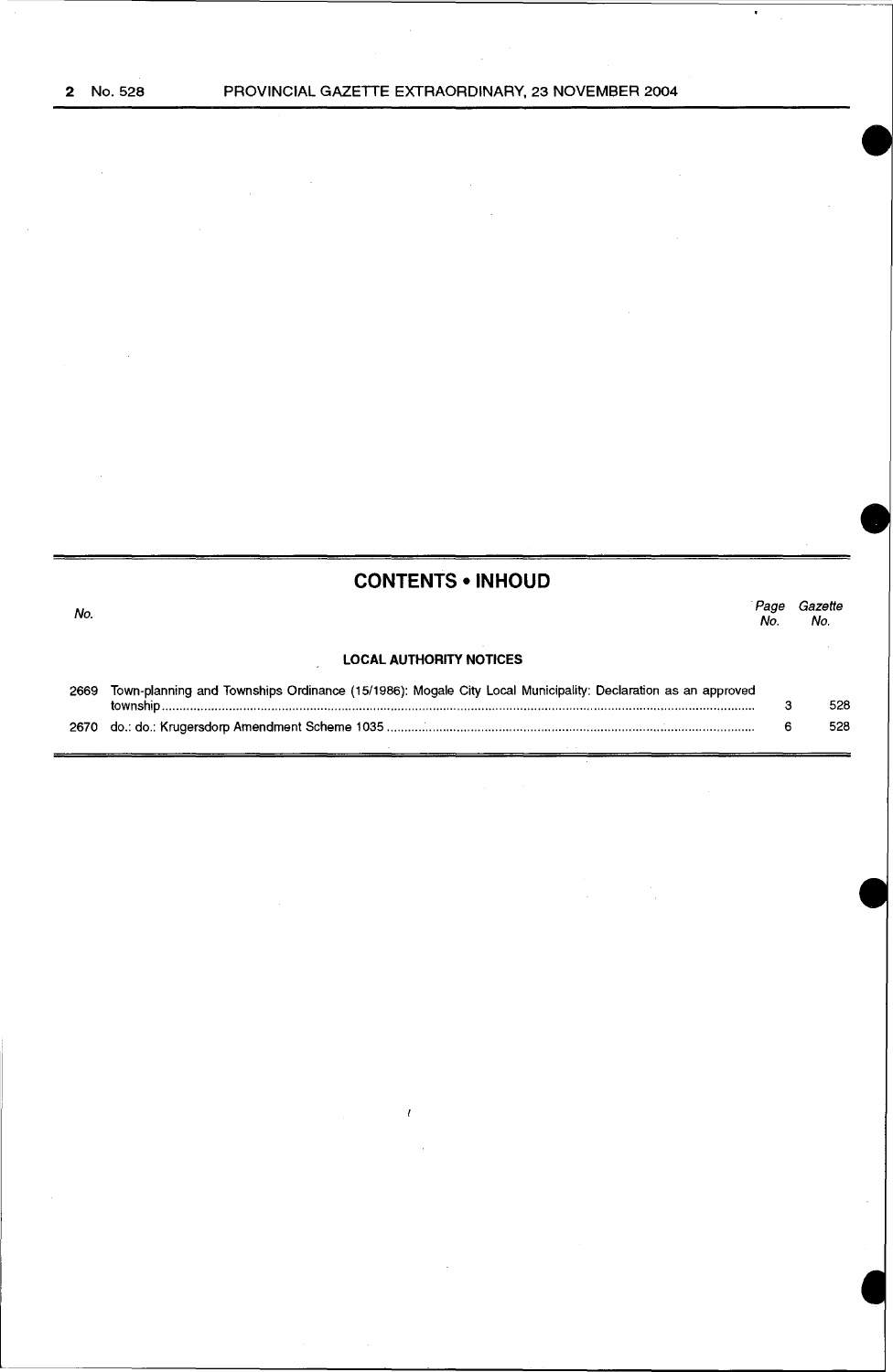$\sqrt{1 + \frac{1}{2}}$ 

# LOCAL AUTHORITY NOTICES

# LOCAL AUTHORITY NOTICE 2669

#### LOCAL AUTHORITY NOTICE 76 OF 2004

## MOGALE CITY LOCAL MUNICIPALITY

## DECLARATION OF EARLY DAWN AS AN APPROVED TOWNSHIP

In terms of section 103 of the Town Planning and Townships Ordinance, 1986 (Ordinance 15 of 1986), the Mogale City Local Municipality hereby declares the township Early Dawn to be an approved Township, subject to the conditions set out in the Schedule hereto:

## **SCHEDULE**

CONDITIONS UNDER WHICH THE APPLICATION MADE BY EARLY DAWN GUEST FARM (PTY) LTD (HEREIN AFTER REFERRED TO AS THE TOWNSHIP APPLICANT), IN TERMS OF THE PROVISIONS OF THE TOWN PLANNING AND TOWNSHIPS ORDINANCE, 1986 (ORDINANCE 15 OF 1986), FOR PERMISSION TO ESTABLISH A TOWNSHIP ON PORTION 406 (A PORTION OF PORTION 136) OF THE FARM PAARDEPLAATS 177 IQ, GAUTENG PROVINCE, HAS BEEN APPROVED.

## 1. CONDITIONS OF ESTABLISHMENT

#### 1.1 Name

The name of the township is Early Dawn.

## 1.2 Design

The township shall consist of erven and streets as indicated on General Plan SG No. 2063/2004.

#### 1.3 Engineering Services

The township owner shall, when he plans to provide the town with engineering and essential services:

- (i) classify every engineering service to be provided for the township in terms of section 116 of the Town Planning and Townships Ordinance, 1986, by agreement with the local government as internal or external engineering services.
- (ii) install services to the satisfaction of the local government and for this purpose all relevant reports, plans and specifications as required by the local government must be submitted.
- (iii) negotiate with the local government the costs for the provision of internal and external engineering services in accordance with the provisions of the Town Planning and Townships Ordinance, 1986.

## 1.4 Disposal of existing title conditions

All erven shall be subject to the existing conditions of title and servitudes, including mineral rights, if any.

# 1.5 Removal of refuse

The township owner must at his own cost remove refuse within the township to the satisfaction of the local government, if required by the local government.

#### 1.6 Relocation or replacement of municipal services

If the establishment of the township results in any municipal services to be relocated or replaced the costs of such relocation /replacement must be borne by the township owner.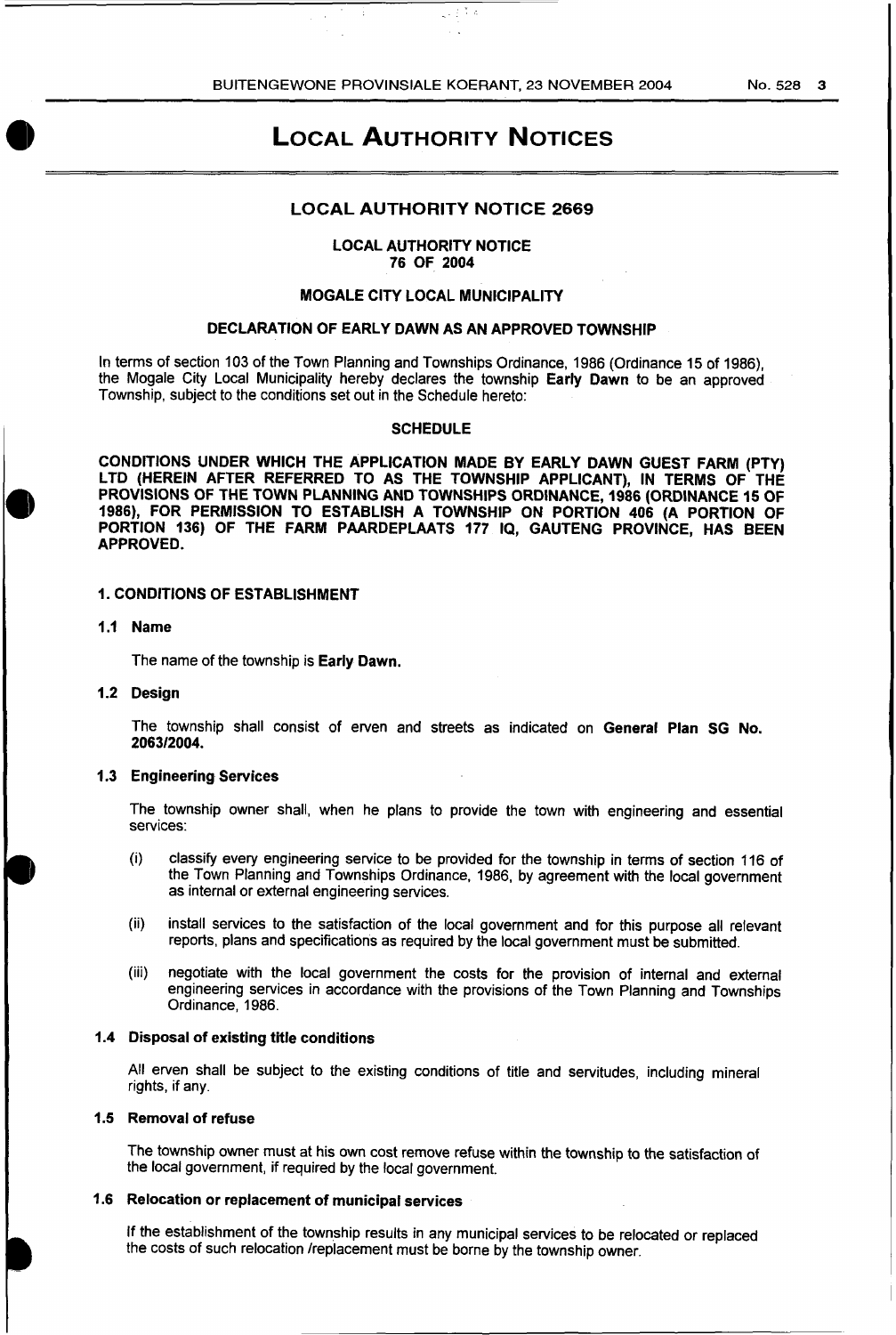#### 1.7 Relocation or replacement of power lines

If the establishment of the township results in any Eskom equipment to be relocated or replaced the costs of such relocation /replacement must be borne by the township owner.

#### 1.8 Relocation or replacement of Telkom equipment

If the establishment of the township results in any Telkom equipment to be relocated or replaced the costs of such relocation /replacement must be borne by the township owner.

## 2. CONDITIONS OF TITLE

The erven are subject to the following conditions imposed by the local government in terms of the provisions of the Town Planning and Townships Ordinance, 1986:

#### 2.1 ALL ERVEN

- (a) The erf is subject to a servitude, 2 metres wide, in favour of the local government, for sewerage and other municipal purposes, along any two boundaries other than a street boundary and in the case of a panhandle erf, an additional servitude for municipal purposes 2 metres wide across the access portion of the erf, if and when required by the local government, provided that the local government may dispense with any such servitude;
- (b) No building or other structure shall be erected within the aforesaid servitude area and no large rooted trees shall be planted within the area of such servitude or within 2 metres thereof;
- (c) The local government shall be entitled to deposit temporarily on the land adjoining the aforesaid servitude such material as may be excavated by it during the construction, maintenance or removal of such sewerage mains and other works as it in its discretion may deem necessary and shall further be entitled to reasonable access to the said land for the aforesaid purpose subject to any damage done during the process of the construction, maintenance or removal of such sewerage mains and other works being made good by the local government;
- (d) Proposals to overcome possible detrimental soil conditions to the satisfaction of the local government must be included in the building plans and buildings must be erected in accordance with the precautionary measures indicated in the geo-technical soil survey as accepted by the local government.

#### IN MOKATE MUNICIPAL MANAGER

22 November 2004 (Notice No. 76/2004)

## PLAASLIKE BESTUURSKENNISGEWING 2669

PLAASLIKE BESTUURSKENNISGEWING 76 VAN 2004

# MOGALE CITY PLAASLIKE MUNISIPALITEIT

## VERKLARING VAN EARLY DAWN TOT GOEDGEKEURDE DORP

Ingevolge artikel 103 van die Ordonnansie op Dorpsbeplanning en Dorpe, 1986 (Ordonnansie 15 van 1986), verklaar die Mogale City Plaaslike Munisipaliteit hierby die dorp Early Dawn tot 'n goedgekeurde dorp, onderworpe aan die voorwaardes uiteengesit in die bygaande Bylae:

## BYLAE

VOORWAARDES WAAROP DIE AANSOEK GEDOEN DEUR EARLY DAWN GUEST FARM (PTY) LTD (HIERIN NA VERWYS AS DIE DORPSTIGTER), INGEVOLGE DIE BEPALINGS VAN DIE ORDONNANSIE OP DORPSBEPLANNING EN DORPE, 1986 (ORDONNASIE 15 VAN 1986}, OM TOESTEMMING OM 'N DORP TE STIG OP GEDEELTE 406 ('n GEDEELTE VAN GEDEELTE 136) VAN DIE PLAAS PAARDEPLAATS 177 IQ, GAUTENG PROVINSIE, GOEDGEKEUR IS.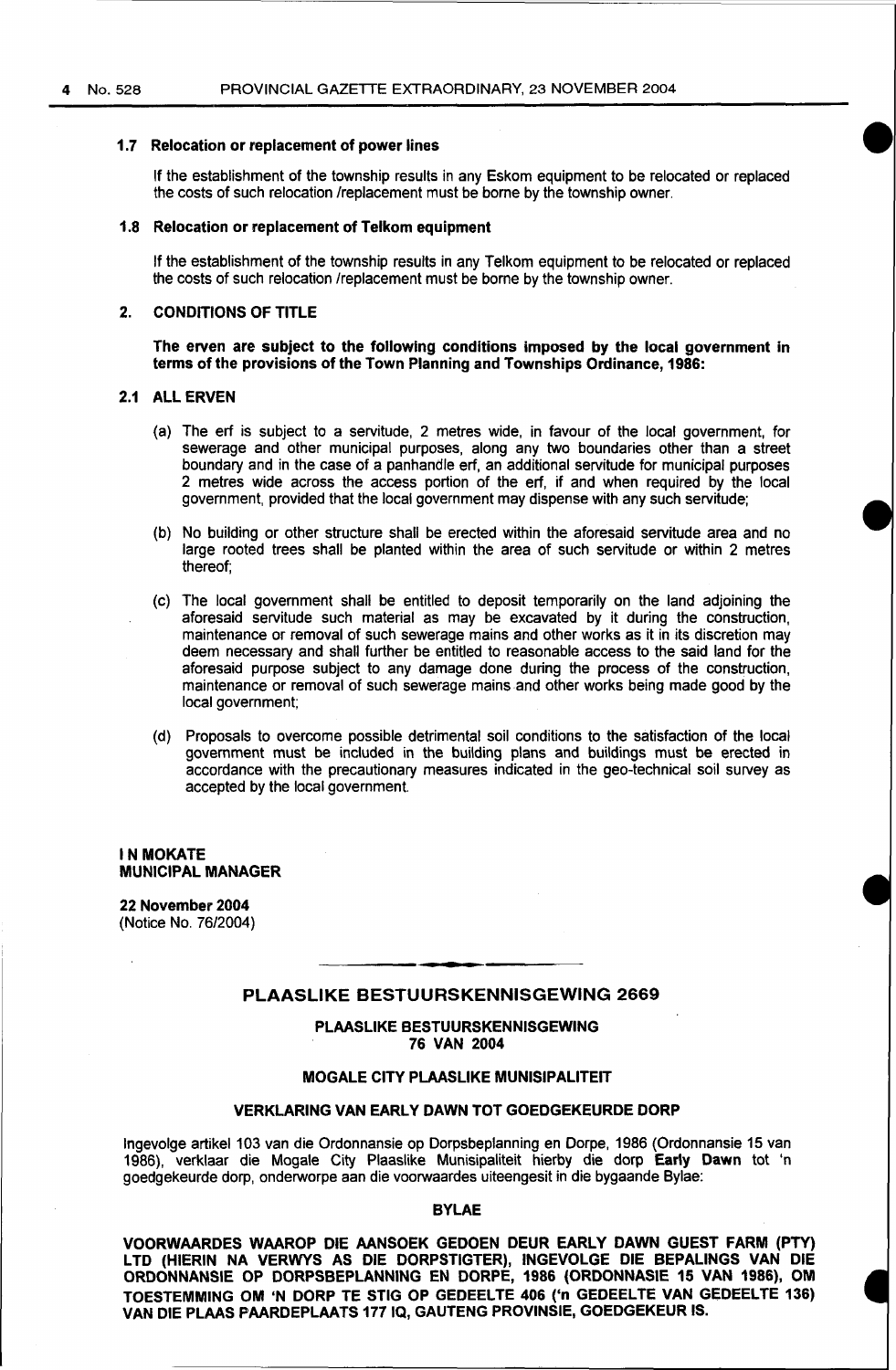#### **1. STIGTINGSVOORWAARDES**

## **1.1 Naam**

 $\bullet$ 

Die naam van die dorp is **Early Dawn.** 

## **1.2 Ontwerp**

Die dorp bestaan uit erwe en strate soos aangedui op **Algemene Plan LG No 2063/2004.** 

## **1.3 lngenieursdienste**

Die dorpseienaar sal, wanneer hy van voorneme is of die dorp van ingenieurs- en noodsaaklike dieste te voorsien:

- (a) elke ingenieursdiens wat voordien moet word klassifiseer as interne of eksterne ingenieursdiens in ooreenkoms met die plaaslike regering, in terme van die Ordonnansie op Dorpsbeplanning en Dorpe, 1986.
- (b) dienste instaleer tot bevrediging van die plaaslike regering en vir die doel moet aile nodige verslae, planne en spesifikasies, soos vereis deur die plaaslike regering, ingedien word.
- (c) met die plaaslike regering onderhandel ten opsigte van die kostes vir die voorsiening van eksterne- en interne ingenieursdienste, ingevolge die bepalings van die Ordonnansie op Dorpsbeplanning en Dorpe, 1986.

## **1.4 Beskikking oor bestaande Titelvoorwaardes**

Aile erwe moet onderworpe gemaak word aan bestaande voorwaardes en serwitute, as daar is, insluitend die reservering van Minerale Regte.

#### **1.5 Verwydering van rommel**

Die dorpseienaar moet op eie koste aile rommel binne die dorp laat verwyder tot bevrediging van die plaaslike regering, soos en wanneer die plaaslike regering dit mag vereis.

#### **1.6 Verskuiwing of vervanging van munisipale dienste**

lndien die stigting van die dorp daartoe sou lei dat munisipale dienste verskuif of vervang moet word sal die dorpseienaar verantwoordelik wees vir aile kostes daaraan verbonde.

# **1.7 Verskuiwing of vervanging van Eskom toerusting**

lndien die stigting van die dorp daartoe sou lei dat Eskom toerusting verskuif of vervang moet word sal die dorpseienaar verantwoordelik wees vir aile kostes daaraan verbonde.

#### **1.8 Verskuiwing of vervanging van Telkom toerusting**

lndien die stigting van die dorp daartoe sou lei dat Telkom toerusting verskuif of vervang moet word sal die dorpseienaar verantwoordelik wees vir aile kostes daaraan verbonde.

#### **2. TITELVOORWAARDES**

**Die erwe is onderworpe aan die volgende voorwaardes soos neergele deur die plaaslike regering in terme van die bepalings van Ordonnansie op Dorpsbeplanning en Dorpe, 1986:** 

## **2.1 ALLE ERWE**

(a) Die erf is onderworpe aan 'n serwituut, 2 meter breed, vir riolering en ander munisipale doeleindes, ten gunste van die plaaslike regering langs enige twee grense, uitgesondered 'n straatgrens en in die geval van 'n pypsteelerf, 'n addisionele serwituut vir munisipale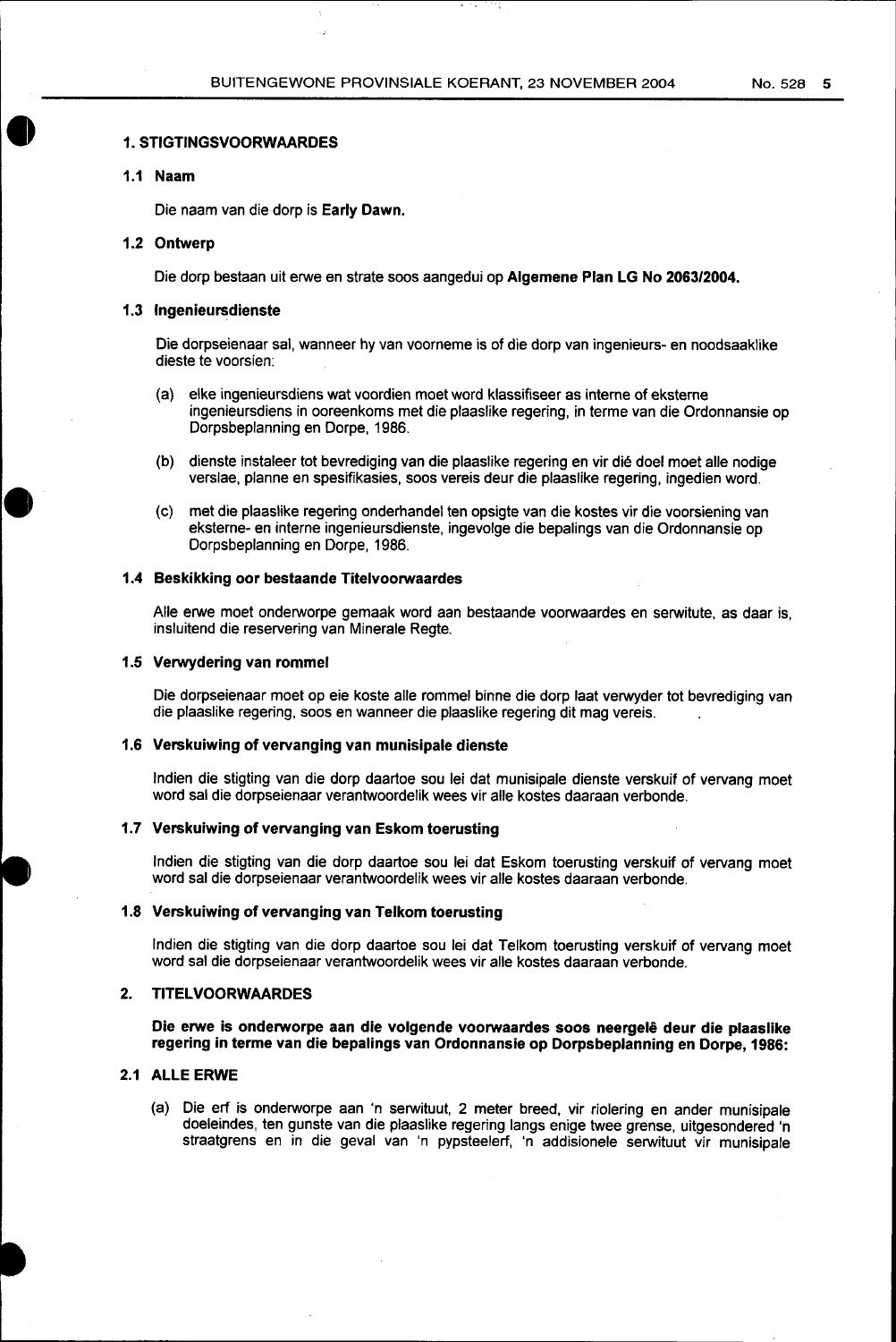doeleindes twee meter breed oor die toegangsgedeelte van die erf, indien en wanneer verlang deur die plaaslike regering: Met dien verstande dat die plaaslike regering van sodanige serwituut mag afsien.

- (b) Geen gebou of ander struktuur mag binne die voornoemde serwituutgebied opgerig word nie en geen grootwortelbome mag binne die gebied van sodanige serwituut of binne 'n afstand van twee meter daarvan geplant word nie.
- (c) Die plaaslike regering is geregtig om enige materiaal wat deur hom uitgegrawe word tydens die aanleg, onderhoud of verwydering van sodanige rioolhoofpypleididings en ander werke wat hy volgens goeddunke noodsaaklik ag, tydelik te plaas op die grand wat aan die voornoemde serwituut grens en voorts is die plaaslike regering geregtig tot redelike toegang tot die genoemde grand vir die voornoemde doel, onderworpe daaraan dat die plaaslike regering enige skade vergoed wat gedurende die aanleg, onderhoud of verwydering van sodanige rioolpypleidings en ander werke veroorsaak word.
- (d) Voorstelle om moontlike nadelige grondtoestande te oorkom tot bevrediging van die plaaslike regering moet vervat wees in bouplanne en aile geboue moet opgerig in ooreenstemming met die voorsorgmaatreëls vervat in die geotegniese bodemverslag soos aanvaar deur die plaaslike regering.

## **INMOKATE MUNISIPALE BESTUURDER**

#### **22 November 2004**  (Kennisgewing No. 76/2004)

#### **LOCAL AUTHORITY NOTICE 2670**

## **LOCAL AUTHORITY NOTICE 77 OF 2004**

# **MOGALE CITY LOCAL MUNICIPALITY**

## **KRUGERSDORP AMENDMENT SCHEME 1035**

It is hereby notified in terms of the provisions of section 125(1) of the Town Planning and Townships Ordinance, 1986 (Ordinance 15 of 1986), that the Mogale City Local Municipality has approved an amendment scheme with regard to the land in the township **Early Dawn** being an amendment of the Krugerdorp Town Planning Scheme, 1980.

The Map 3 documents and the scheme clauses of the amendment scheme are filed with the Municipal Manager of the Mogale City Local Municipality and the Director General: Gauteng Provincial Government, Department of Development Planning and Local Government, Corner House, Marshalltown, and are open for inspection during normal office hours.

This amendment scheme is known as Krugersdorp **Amendment Scheme 1035.** 

#### **IN MOKATE MUNICIPAL MANAGER**

**22 November 2004**  (Notice No. 77/2004)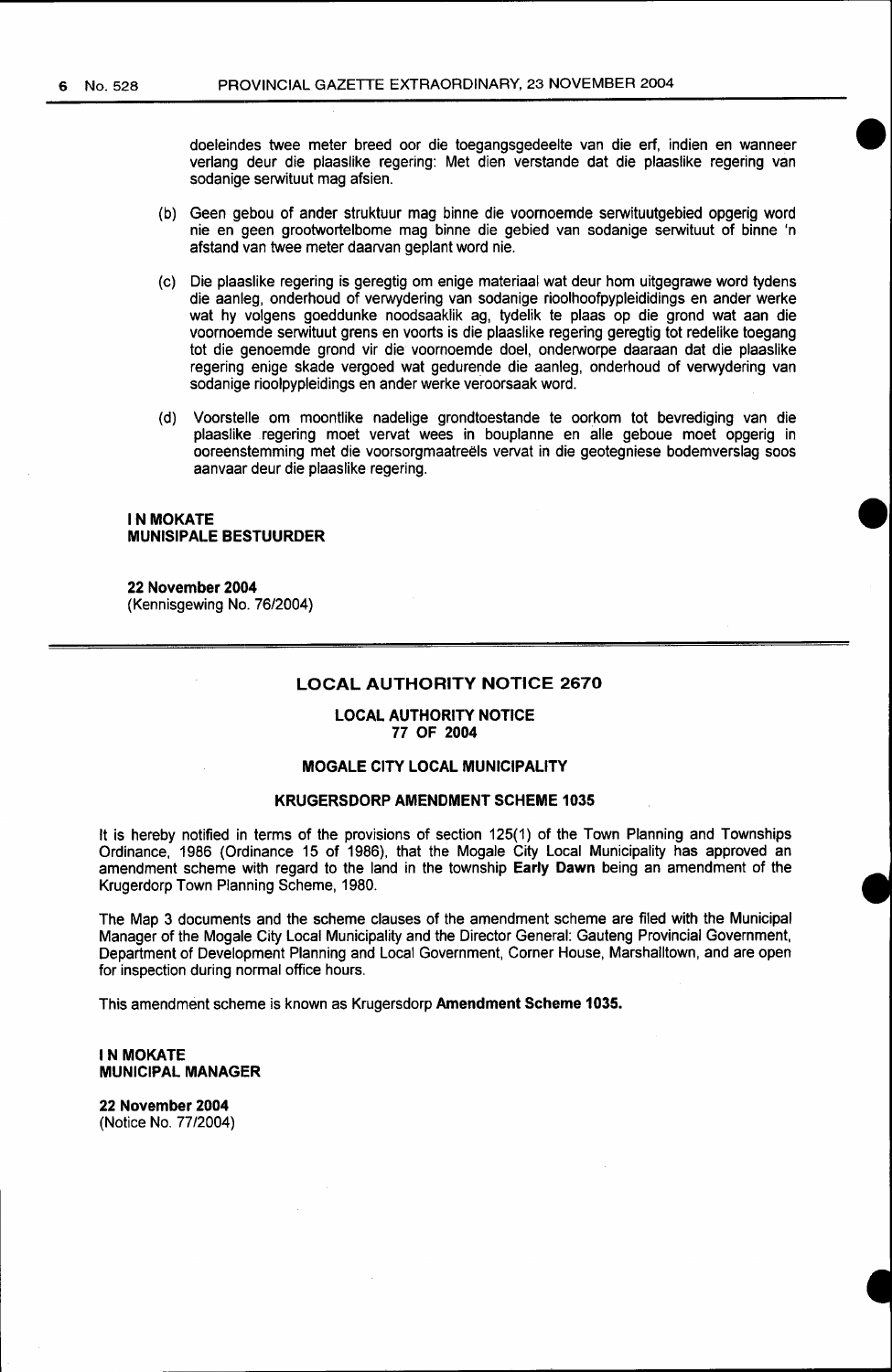PLAASLIKE BESTUURSKENNISGEWING 77 VAN 2004

## MOGALE CITY PLAASLIKE MUNISIPALITEIT

## KRUGERSDORP WYSIGINGSKEMA 1035

Hierby word ingevolge die bepalings van artikel 125(1) van die Ordonnansie op Dorpsbeplanning en Dorpe, 1986 (Ordonnansie 15 van 1986), bekend gemaak dat die Mogale City Plaaslike Munisipaliteit 'n wysigingskema met betrekking tot die grand in die dorp Early Dawn synde 'n wysiging van die Krugersdorp Dorpsbeplanningskema, 1980, goedgekeur het.

Die Kaart 3 dokumentasie en die skemaklousules van hierdie wysigingskema word deur die Munisipale Bestuurder van die Mogale City Plaaslike Munisipaliteit en die Direkteur-generaal : Gauteng Provinsiale Regering, Departement Ontwikkelingsbeplanning en Plaaslike Regering, Corner House, Marshalltown, gehou en is gedurende gewone kantoorure ter insae.

Hierdie wysigingskema staan bekend as Krugersdorp Wysigingskema 1035

## IN MOKATE MUNISIPALE BESTUURDER

**•** 

22 November 2004 (Kennisgewing No. 77/2004)